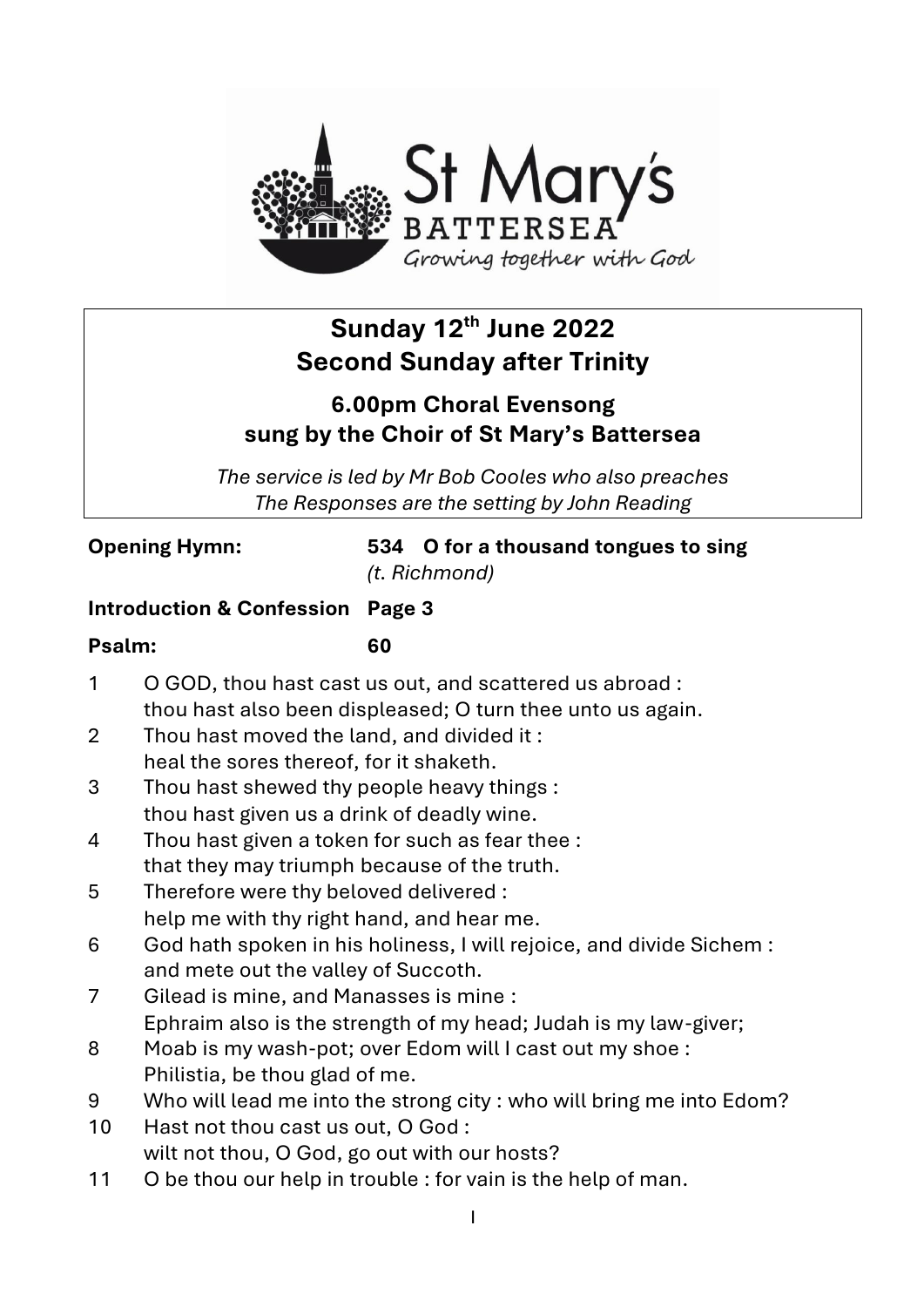| 12 <sup>12</sup> | Through God will we do great acts :             |
|------------------|-------------------------------------------------|
|                  | for it is he that shall tread down our enemies. |

| <b>First Reading:</b>                                                                                                      |     | <b>Genesis 27:1-40</b>           |                                            |  |  |
|----------------------------------------------------------------------------------------------------------------------------|-----|----------------------------------|--------------------------------------------|--|--|
| <b>The Magnificat</b>                                                                                                      |     | Charles Wood in D                |                                            |  |  |
| <b>Second Reading:</b>                                                                                                     |     | <b>Mark 6:1-6</b>                |                                            |  |  |
| <b>The Nunc Dimittis</b>                                                                                                   |     | Charles Wood in D                |                                            |  |  |
| The Creed, Lord's Prayer: Page 7<br>& Responses                                                                            |     |                                  |                                            |  |  |
| The Collect of the Day                                                                                                     |     |                                  |                                            |  |  |
| The Collects for Peace and Aid:<br>Page 8                                                                                  |     |                                  |                                            |  |  |
| <b>The Anthem</b>                                                                                                          |     |                                  | <b>Save us, O Lord</b> Sir Edward Bairstow |  |  |
| Save us, O Lord, waking, Guard us sleeping,<br>That awake we may watch with Christ, and asleep we may rest in peace. Amen. |     |                                  |                                            |  |  |
| <b>Address:</b>                                                                                                            |     | <b>Mr Bob Cooles</b>             |                                            |  |  |
| <b>Hymn</b>                                                                                                                | 415 | Eternal light, shine in my heart |                                            |  |  |
| <b>Prayers</b>                                                                                                             |     |                                  |                                            |  |  |
| Hymn:                                                                                                                      | 18  | <b>O Strength and Stay</b>       |                                            |  |  |

**The Blessing**

**Voluntary**

# **For Your Prayers**

**The Sick and those in Need**: Bruce Lee, Jack Yates, Kelly Arbour, Gill and Geoff Averill, Rory Young, Vince and Emma, Derrick Taylor and Angel Panagos, John Harding, Fred Allahyari, Lawrence Wiley, Florence Rosati, Caroline Farrar and Emily L.

**The Recently Departed and their Families**: Peter Nigel Yates, John Peers, Malcolm Grove, John Cheetham, David Grimwade, Besi Zeinalian, Tony White, Mary Peyton, Lyida Ogidiolu, Samson OIukunmi Adeaga, Shizuke Saeki.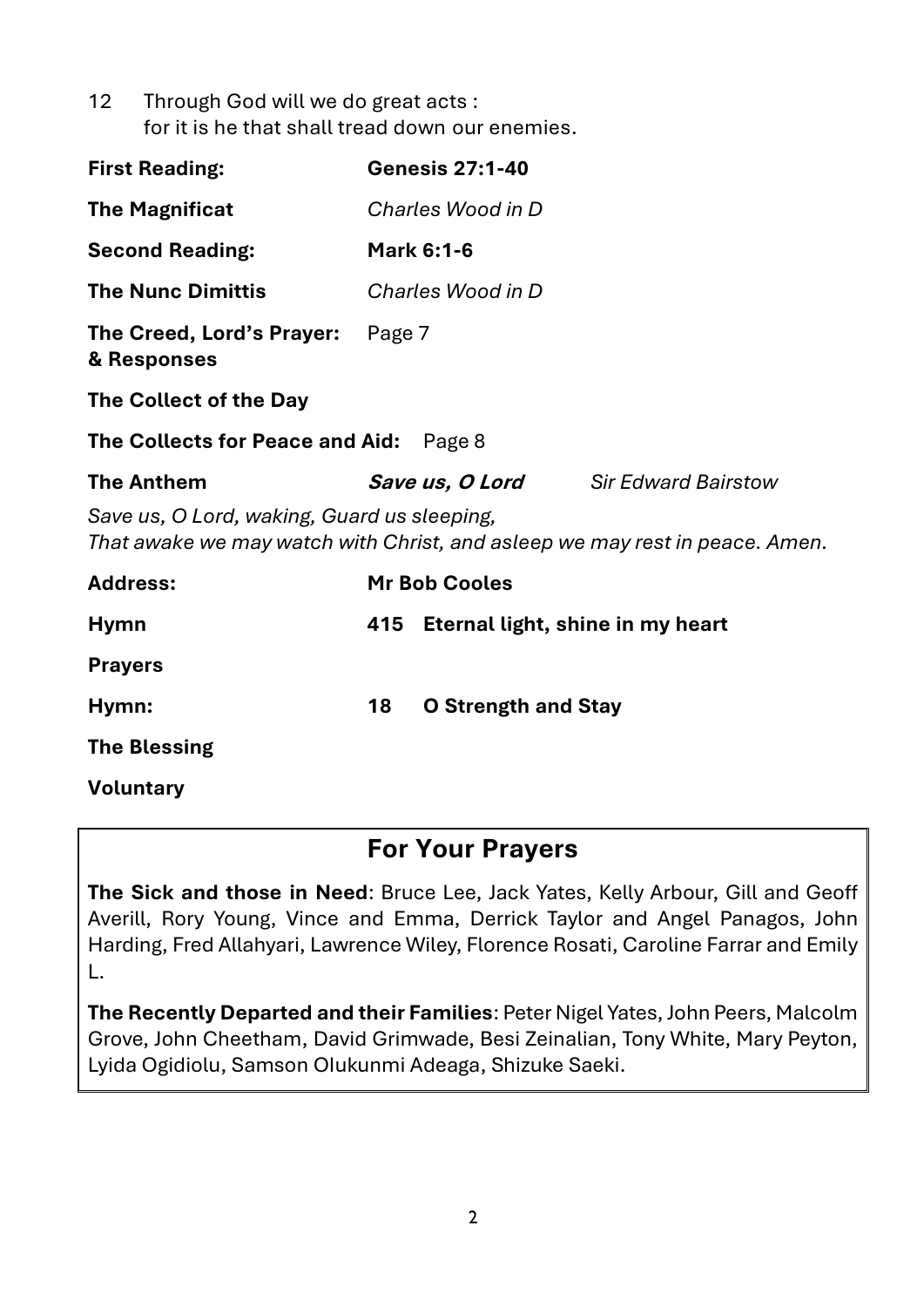## **Farewell Arrangements for Reverend Aaron Kennedy**

Following the announcement of Aaron's appointment as Vicar of Otley in the Diocese of Leeds, we can confirm that his last Sunday with us will be **Sunday 31st July**. Aaron will preach at 8.30am and 11am and, at the Parish Eucharist, baptise his son Clem. If you around in Battersea that day, it would be great to see you with us to day goodbye and thank you. Aaron's induction will be at All Saints', Otley on the morning **Saturday 24th September**, a service to which members of St Mary's are warmly invited. Simon will be representing those who cannot attend. **Contributions to a farewell gift for Aaron should be made via the Office in envelopes marked Aaron's Farewell***.*

# **This Week at St Mary's**

*The Parish Office & Church are open Monday to Friday 9.30am to 12.30pm*

| Monday 27 <sup>th</sup> June    | Morning Prayer at 9am<br>How To Read the Bible Better Group at 7.30pm<br>Tonight: How to Read the Gospels effectively |
|---------------------------------|-----------------------------------------------------------------------------------------------------------------------|
| Tuesday 28 <sup>th</sup> June   | Holy Communion at 9am                                                                                                 |
| Wednesday 29 <sup>th</sup> June | Lectio Divina at 9am (Zoom, Office has details)                                                                       |
| Thursday 30 <sup>th</sup> June  | Holy Communion at 12.30pm<br>Thursday Study Group meets in Church at 1.30pm                                           |
| <b>Next Sunday:</b>             | <b>The Third Sunday after Trinity</b>                                                                                 |
| 8.30am                          | <b>Holy Communion (Traditional Language)</b>                                                                          |
|                                 | <b>Reverend Joe Moore</b>                                                                                             |
| 9.30am                          | Family@Church: A Short Service for Children & Families<br>Led by Reverend Aaron Kennedy                               |
| 11.00am                         | <b>Parish Eucharist</b>                                                                                               |
|                                 | There will be a special listening exercise at this service                                                            |
|                                 | Simon is representing the Clergy Support Trust at a special                                                           |
|                                 | service in Guildford this morning                                                                                     |
| 3.00 <sub>pm</sub>              | <b>Complete Bach Organ Works Recital</b>                                                                              |
|                                 | The next in this series of recitals by Robert Patterson                                                               |
| 6.00pm                          | <b>Evening Prayer led by Canon Simon Butler</b>                                                                       |

**Flower Cupboard Toilet**: Plans to install a new toilet in the former flower cupboard as you enter church are now in the advance stage of preparation. The public notice for consultation is on the back noticeboard and on the church door. The work is being funded and undertaken by Thomas's School as the crypt toilets will no longer be available for members of the public and church during kindergarten hours in September, following an OFSTED visit. It will also provide a useful addition . N.B. Wheelchair users will still be able to use the crypt toilets.